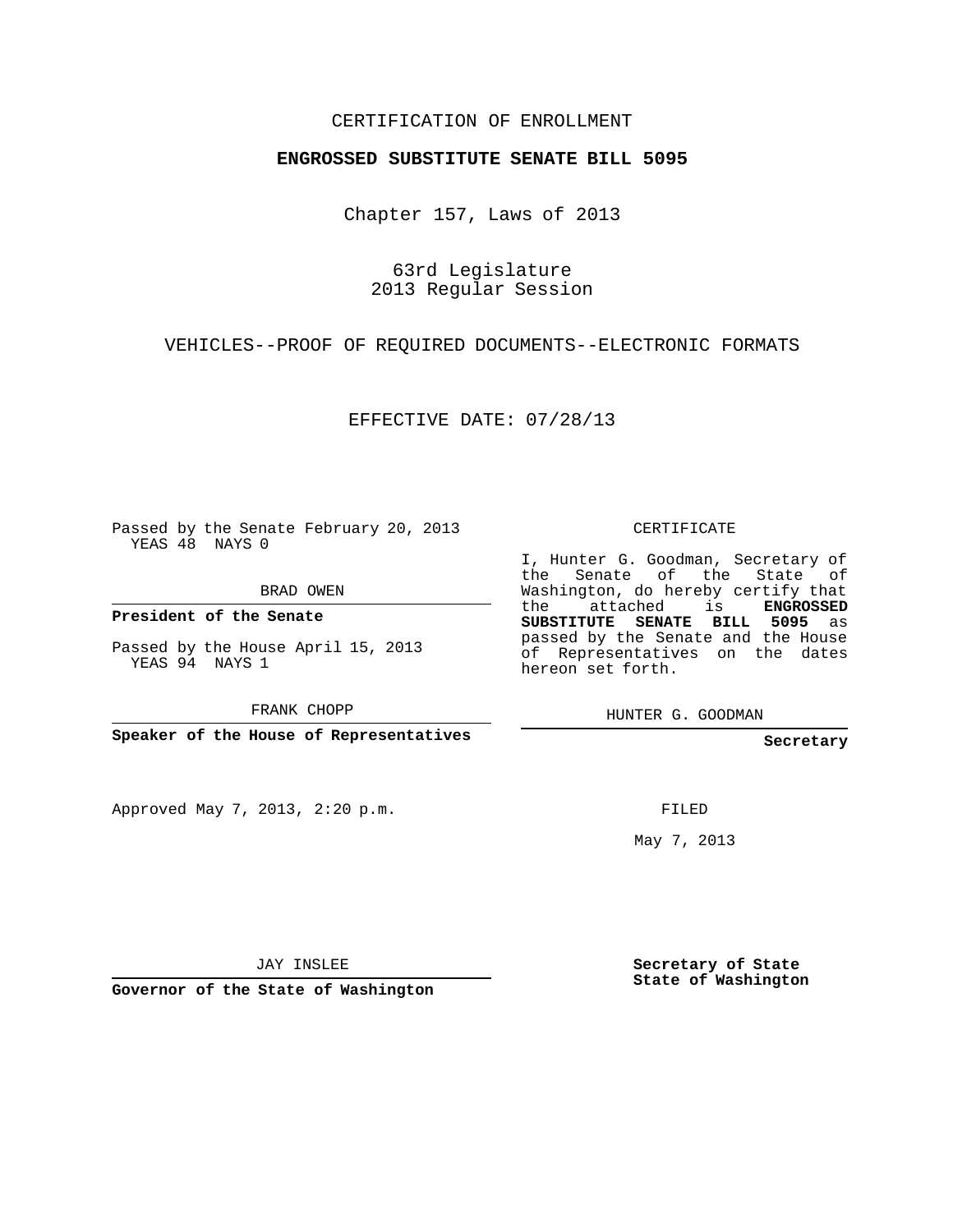## **ENGROSSED SUBSTITUTE SENATE BILL 5095** \_\_\_\_\_\_\_\_\_\_\_\_\_\_\_\_\_\_\_\_\_\_\_\_\_\_\_\_\_\_\_\_\_\_\_\_\_\_\_\_\_\_\_\_\_

\_\_\_\_\_\_\_\_\_\_\_\_\_\_\_\_\_\_\_\_\_\_\_\_\_\_\_\_\_\_\_\_\_\_\_\_\_\_\_\_\_\_\_\_\_

Passed Legislature - 2013 Regular Session

## **State of Washington 63rd Legislature 2013 Regular Session**

**By** Senate Financial Institutions, Housing & Insurance (originally sponsored by Senators Roach, Tom, Rivers, Becker, Holmquist Newbry, Schoesler, Ericksen, Padden, Bailey, Hill, and Honeyford)

READ FIRST TIME 01/31/13.

 AN ACT Relating to providing proof required documents for motor vehicle operation electronically; and amending RCW 46.30.020, 46.30.030, and 46.16A.180.

BE IT ENACTED BY THE LEGISLATURE OF THE STATE OF WASHINGTON:

 **Sec. 1.** RCW 46.30.020 and 2011 c 171 s 76 are each amended to read as follows:

 (1)(a) No person may operate a motor vehicle subject to registration under chapter 46.16A RCW in this state unless the person is insured under a motor vehicle liability policy with liability limits of at least the amounts provided in RCW 46.29.090, is self-insured as provided in RCW 46.29.630, is covered by a certificate of deposit in conformance with RCW 46.29.550, or is covered by a liability bond of at 13 least the amounts provided in RCW 46.29.090. ((Written)) Proof of financial responsibility for motor vehicle operation must be provided on the request of a law enforcement officer in the format specified under RCW 46.30.030.

 (b) A person who drives a motor vehicle that is required to be registered in another state that requires drivers and owners of vehicles in that state to maintain insurance or financial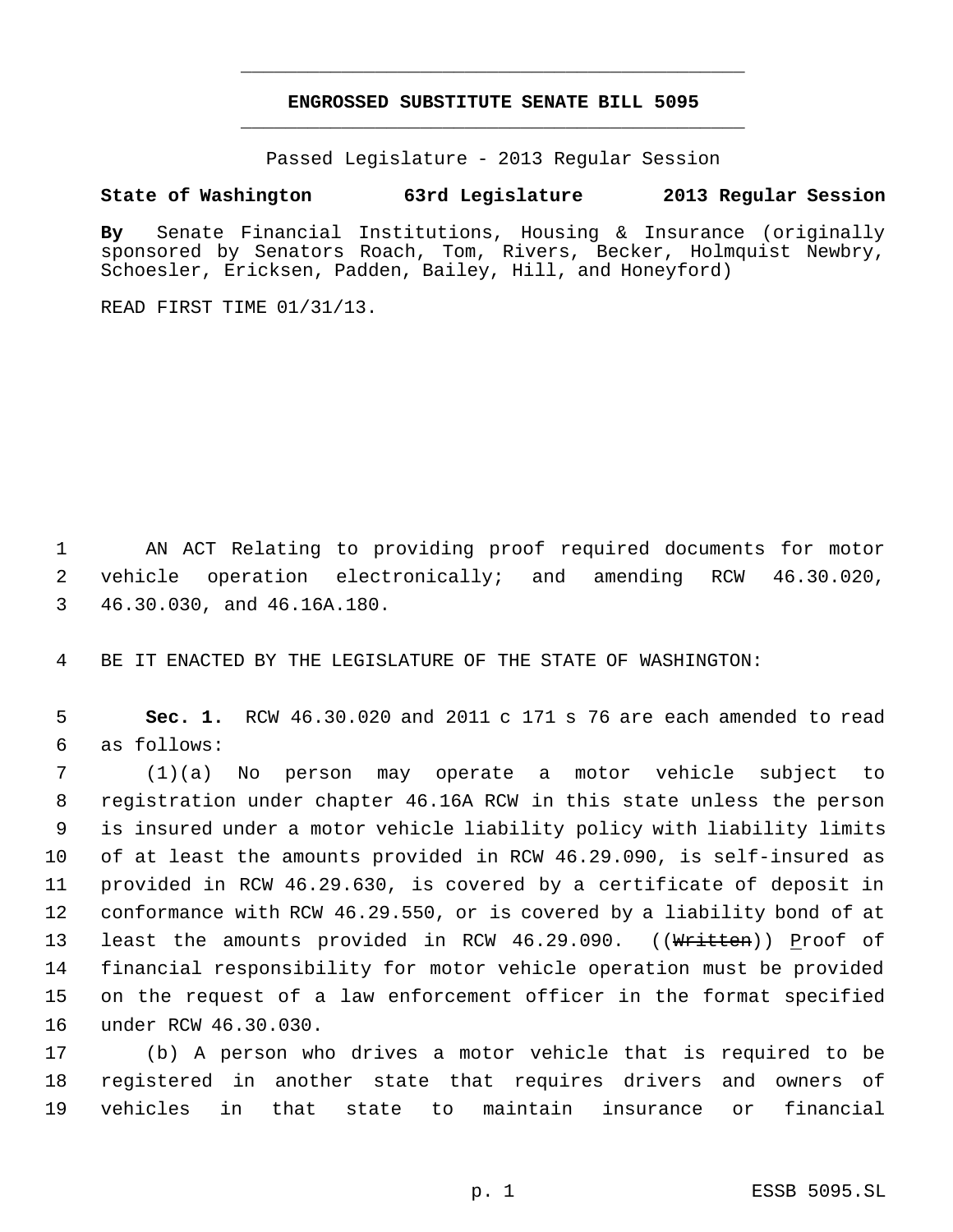responsibility shall, when requested by a law enforcement officer, provide evidence of financial responsibility or insurance as is required by the laws of the state in which the vehicle is registered.

 (c) When asked to do so by a law enforcement officer, failure to 5 display ((an - insurance - identification - card)) proof of financial responsibility for motor vehicle operation as specified under RCW 46.30.030 creates a presumption that the person does not have motor vehicle insurance.

 (d) Failure to provide proof of motor vehicle insurance is a traffic infraction and is subject to penalties as set by the supreme court under RCW 46.63.110 or community restitution.

 (e) For the purposes of this section, when a person uses a portable 13 electronic device to display proof of financial security to a law enforcement officer, the officer may only view the proof of financial 15 security and is otherwise prohibited from viewing any other content on 16 the portable electronic device.

17 (f) Whenever a person presents a portable electronic device 18 pursuant to this section, that person assumes all liability for any damage to the portable electronic device.

 (2) If a person cited for a violation of subsection (1) of this section appears in person before the court or a violations bureau and provides written evidence that at the time the person was cited, he or she was in compliance with the financial responsibility requirements of subsection (1) of this section, the citation shall be dismissed and the court or violations bureau may assess court administrative costs of twenty-five dollars at the time of dismissal. In lieu of personal appearance, a person cited for a violation of subsection (1) of this section may, before the date scheduled for the person's appearance before the court or violations bureau, submit by mail to the court or violations bureau written evidence that at the time the person was cited, he or she was in compliance with the financial responsibility requirements of subsection (1) of this section, in which case the citation shall be dismissed without cost, except that the court or violations bureau may assess court administrative costs of twenty-five dollars at the time of dismissal.

(3) The provisions of this chapter shall not govern:

(a) The operation of a motor vehicle registered under RCW 46.18.220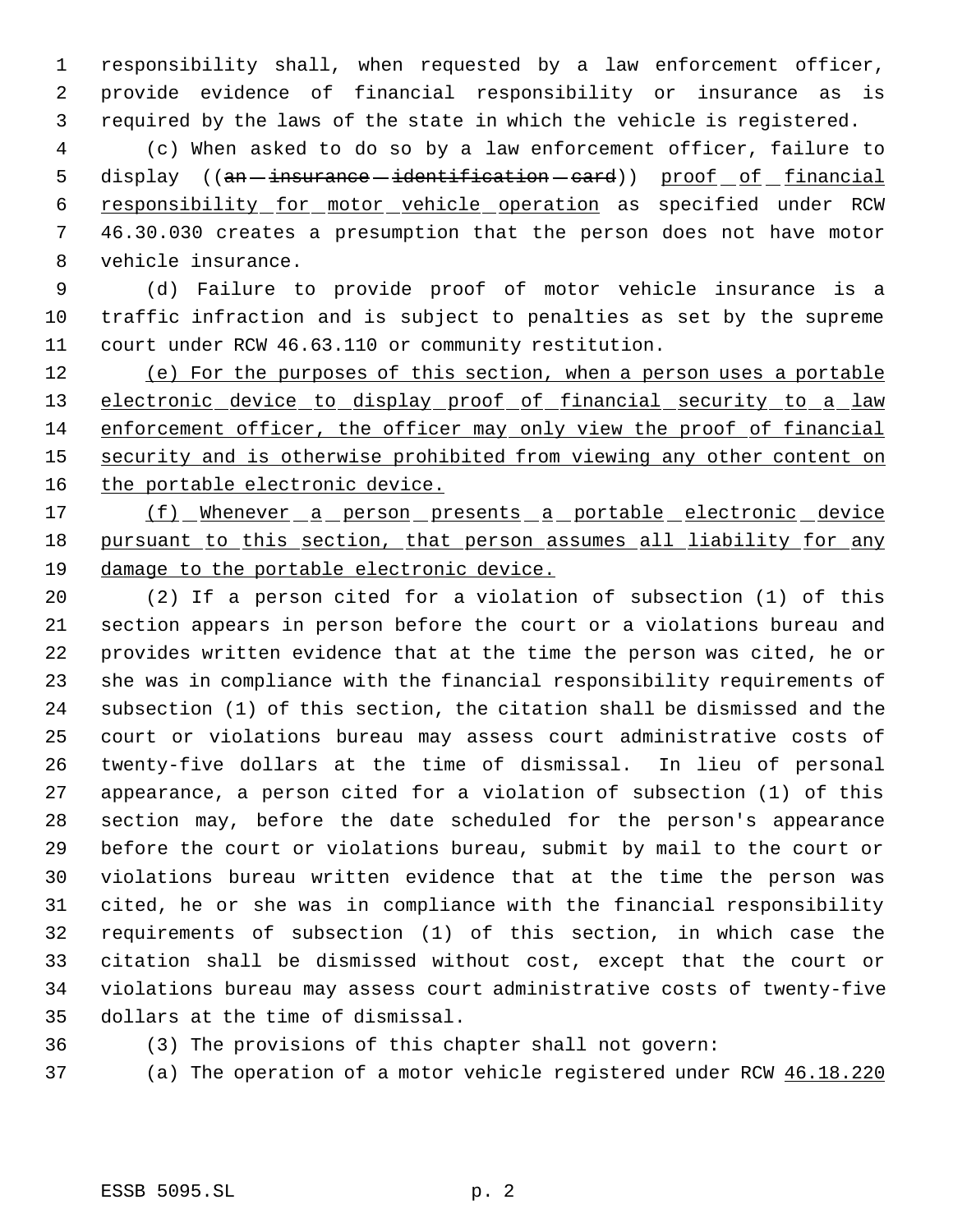1 or 46.18.255, governed by RCW 46.16A.170, or registered with the Washington utilities and transportation commission as common or contract carriers; or

 (b) The operation of a motorcycle as defined in RCW 46.04.330, a motor-driven cycle as defined in RCW 46.04.332, or a moped as defined in RCW 46.04.304.

 (4) RCW 46.29.490 shall not be deemed to govern all motor vehicle liability policies required by this chapter but only those certified for the purposes stated in chapter 46.29 RCW.

 **Sec. 2.** RCW 46.30.030 and 1989 c 353 s 3 are each amended to read as follows:

 (1) Whenever an insurance company issues or renews a motor vehicle liability insurance policy, the company shall provide the policyholder with an identification card as specified by the department of licensing. At the policyholder's request, the insurer shall provide 16 the policyholder a card for each vehicle covered under the policy. The 17 card required by this section may be provided in either paper or electronic format. Acceptable electronic formats include the display 19 of electronic images on a cellular phone or any other type of portable electronic device.

 (2) The department of licensing shall adopt rules specifying the type, style, and content of insurance identification cards to be used for proof of compliance with RCW 46.30.020, including the method for issuance of such identification cards by persons or organizations providing proof of compliance through self-insurance, certificate of deposit, or bond. In adopting such rules the department shall consider the guidelines for insurance identification cards developed by the insurance industry committee on motor vehicle administration.

 **Sec. 3.** RCW 46.16A.180 and 2010 c 161 s 432 are each amended to read as follows:

(1) A registration certificate must be:

 (a) Signed by the registered owner, or if a firm or corporation, the signature of one of its officers or other authorized agent, to be valid;

(b) Carried in the vehicle for which it is issued; and